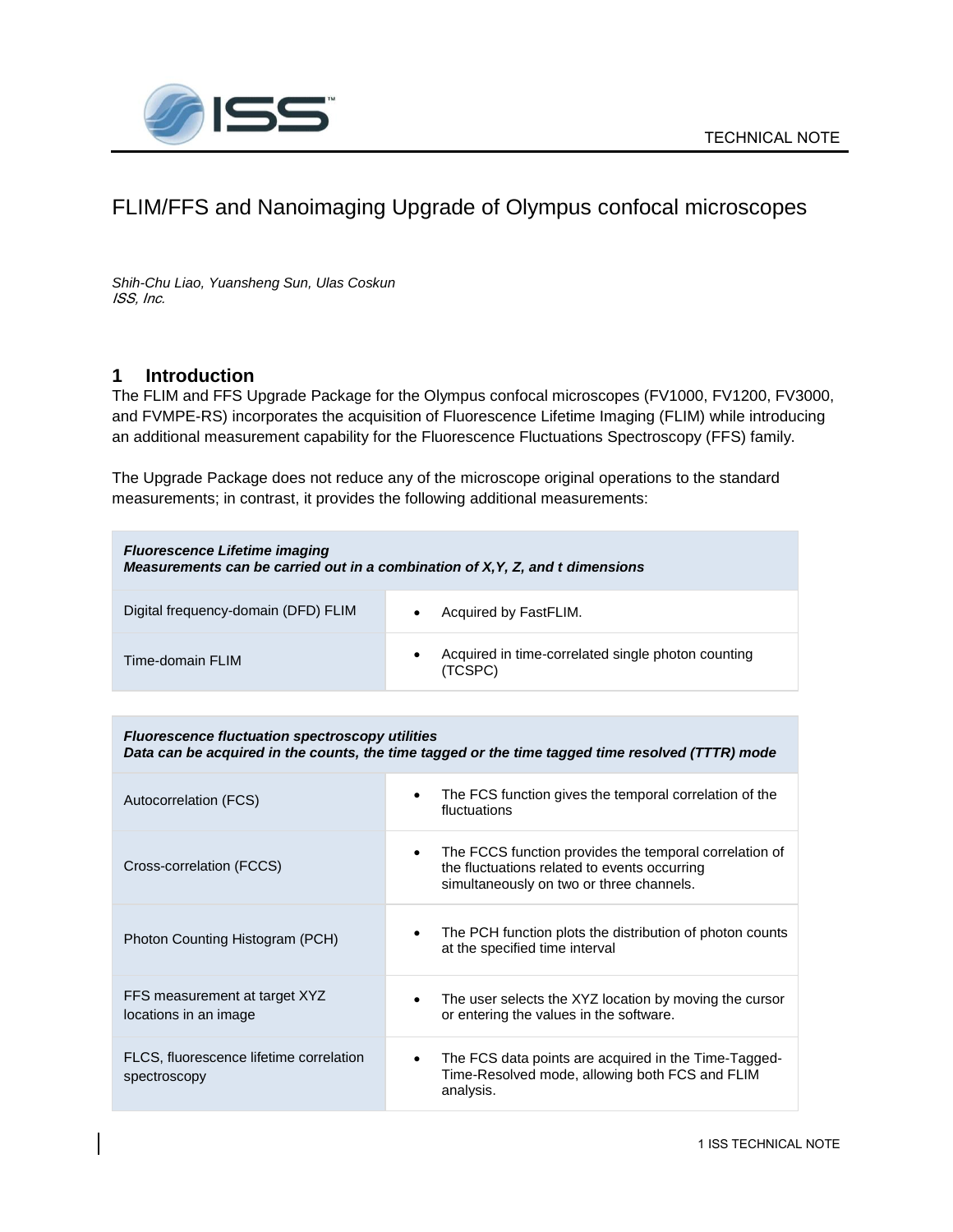| Number & Brightness (N&B) | A series of raster images acquired in fast way and in<br>$\bullet$<br>photon counting mode. It separates the mobile from the<br>immobile fluorophores; it separates monomers form<br>dimers. |
|---------------------------|----------------------------------------------------------------------------------------------------------------------------------------------------------------------------------------------|
| Anisotropy                | Anisotropy measurements provide information about<br>$\bullet$<br>orientation and rotation information thru polarization<br>measurements                                                     |

| <b>Nanoimaging and Orbital Particle Tracking</b> |                                                                                                                                                                                                                         |  |
|--------------------------------------------------|-------------------------------------------------------------------------------------------------------------------------------------------------------------------------------------------------------------------------|--|
| Particle tracking                                | Tracks isolated particle<br>Tracks particle with nanometer resolution<br>Analyze the dynamics of the system like motion<br>characteristics (ballistic, diffusion, trapped, etc), lifetime,<br>brightness along the path |  |
| Edge Tracking                                    | Studies dynamics on interface surfaces like cell<br>membrane                                                                                                                                                            |  |
| Nanoimaging                                      | Provides image for a micrometer size extrusions with<br>nanometer diameter like microtubules                                                                                                                            |  |



**Figure 1.1** Model FV1200 confocal microscope

The upgrade package requires an attentive selection of four key elements:

- The wavelengths required for single-photon excitation
- The way to carry out the upgrade (use of internal detectors, or addition of external detectors)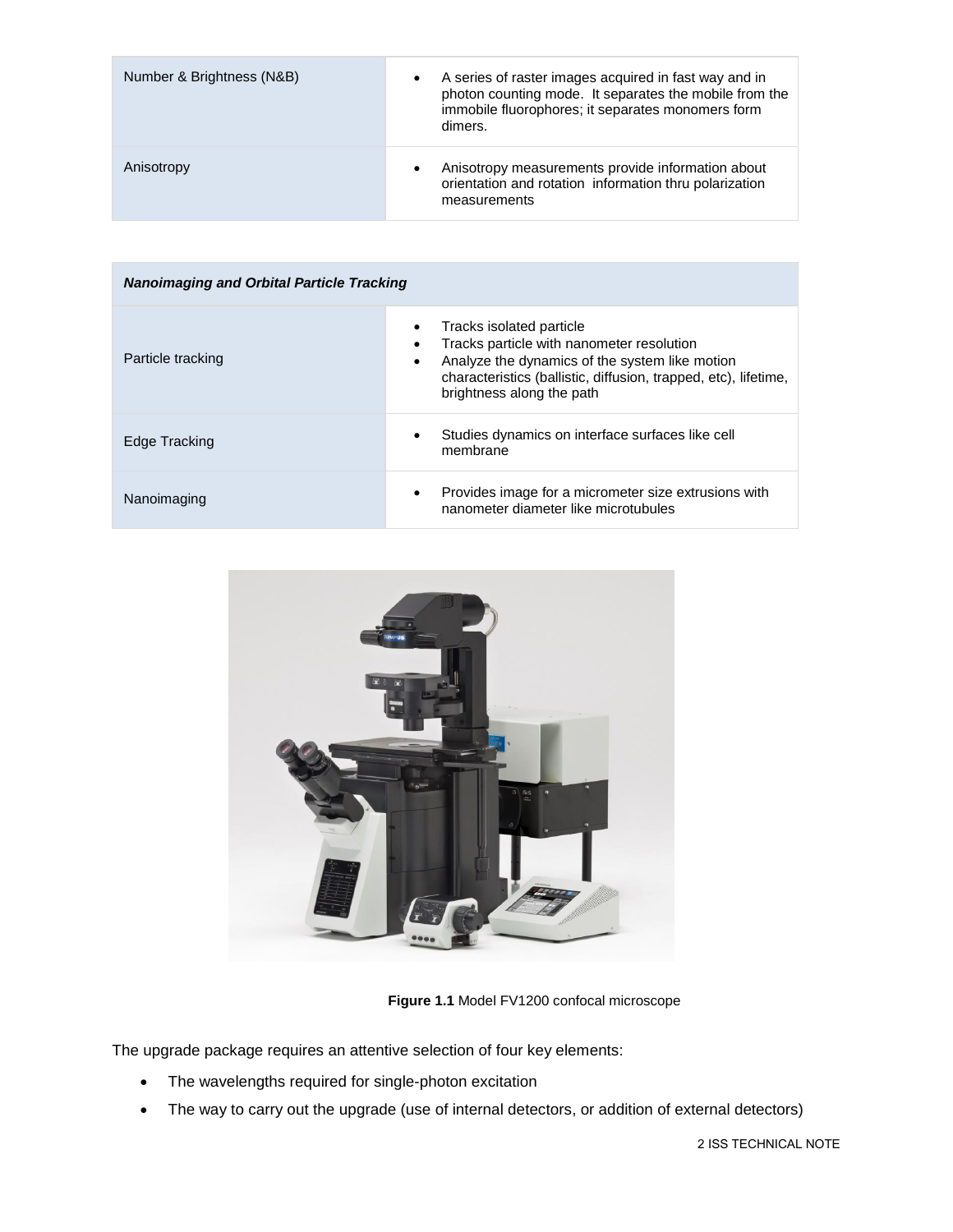- The type of light detectors to be utilized for the acquisition (GaAs, hybrid detectors)
- The FLIM/FFS data acquisition modality (FastFLIM or TCSPC)

#### **2 Different ways to carry out the upgrade**

The upgrade of the Olympus systems can be achieved in three different ways:

- Using the internal light detectors of the FV1000 LSM system; or the detectors provided by Olympus in the FV1200; or the detectors mounted on the descanned or non-descanned NDD port.
- Collecting the fluorescence signal from the fiber port of the confocal head and diverting it to the 2 detector unit (made by ISS). The unit, controlled though the USB port, features an automated filterwheel holding the dichroics, automated filterwheels in front of each detector, and automated shutters.
- Adding two detectors (mini TDU, made by ISS) to the fiber port of the microscope; additional detectors can be cascaded for more acquisition channels. This option offers the maximum sensitivity.

The upgrade works for both single-photon laser excitation and multiphoton laser excitation. When the single-photon excitation option is used, the port for multiphoton excitation is left untouched (that is, a multiphoton laser can still be connected to it), a feature not available with other commercial upgrade options. The upgrade package does not modify in any ways the operations of the instrument as originally installed by Olympus. The single-photon light beam will be injected into the scanner head utilizing the VIS port and a laser combiner unit that merges the beam from the Olympus laser launcher with the beam from the ISS laser launcher.

|                                                                             | Features                                                                              | Disadvantages                                                                        |
|-----------------------------------------------------------------------------|---------------------------------------------------------------------------------------|--------------------------------------------------------------------------------------|
| Using internal detectors                                                    | Economical upgrade package                                                            | Sensitivity and response time for<br>FLIM is limited by the detectors                |
| Using the fiber port                                                        | The 2-detector unit features<br>automated filter wheels in front of<br>each detector. | 15% loss of signal                                                                   |
| Using the 2-detector unit connected<br>to the output port of the microscope | Highest sensitivity<br>Anisotropy measurement capability<br>can be added.             | Filters and dichroic have to be<br>inserted and replaced manually by<br>the operator |

#### *Comparison Table*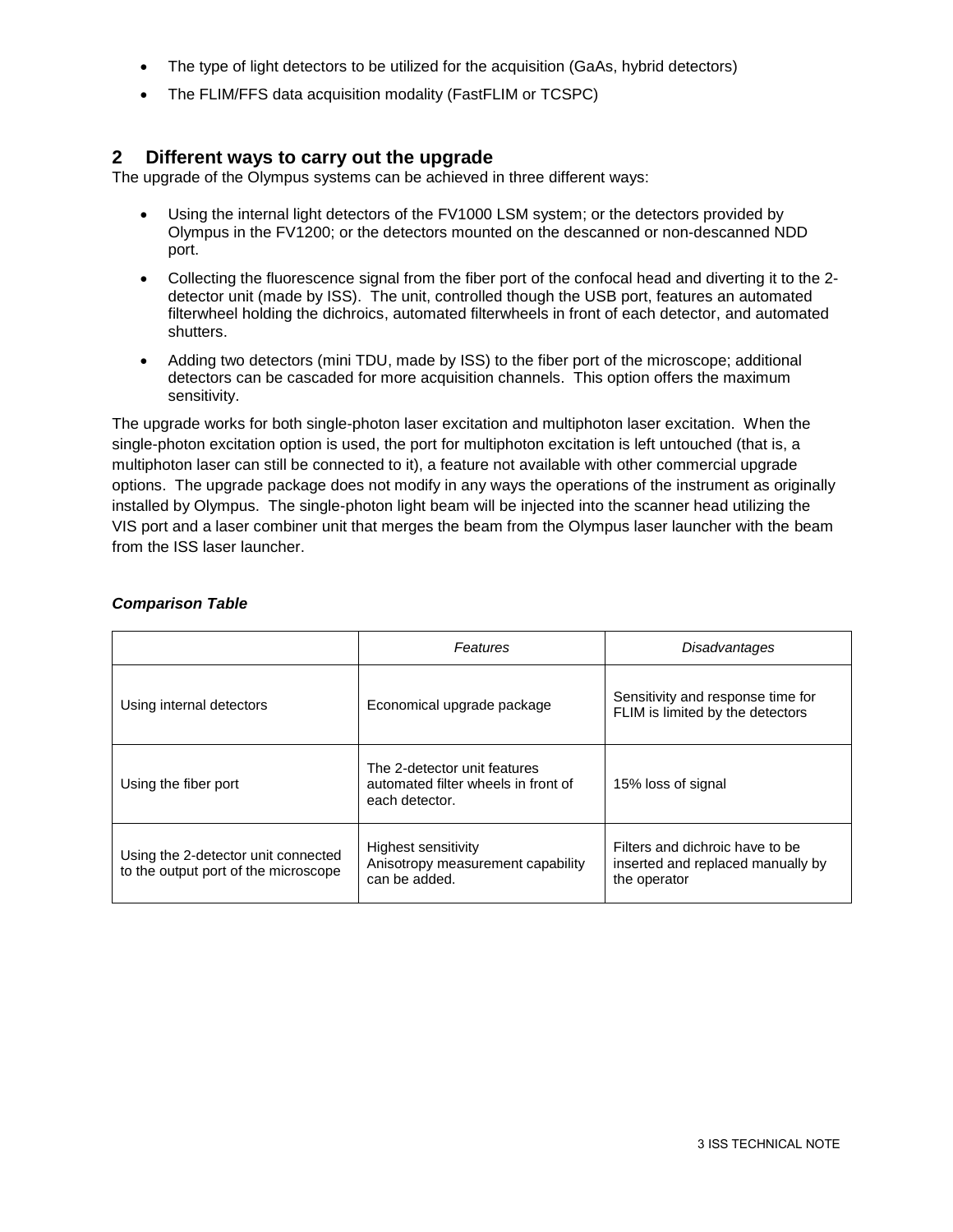### **2.1 Using the internal detectors of the Olympus LSM microscope**

Figure 1 below is a schematic of the upgrade using the internal detectors of the Olympus FV1000 system. With this upgrade the ISS technical personnel accesses the internal detectors and adds a routing system that diverts the signal to the data acquisition card. For the FV1200, Olympus may provide two external detectors (GaAs); the signal can be collected at the detectors directly.



**Figure 2.2.1** Schematics of the FLIM Upgrade using the internal PMTs of the Olympus FV1000. The parts to the right include the instrument components (PC, control electronics, scanner and laser launcher). The left part of the schematics includes the components provided by ISS with the upgrade package. In this schematics the lasers for FLIM are delivered through a fiber that joins the fiber from the Olympus lasers using the laser combiner.



**Figure 2.2** Confocal head of the FV1000 with the ISS panel for the Output signals of the internal detectors.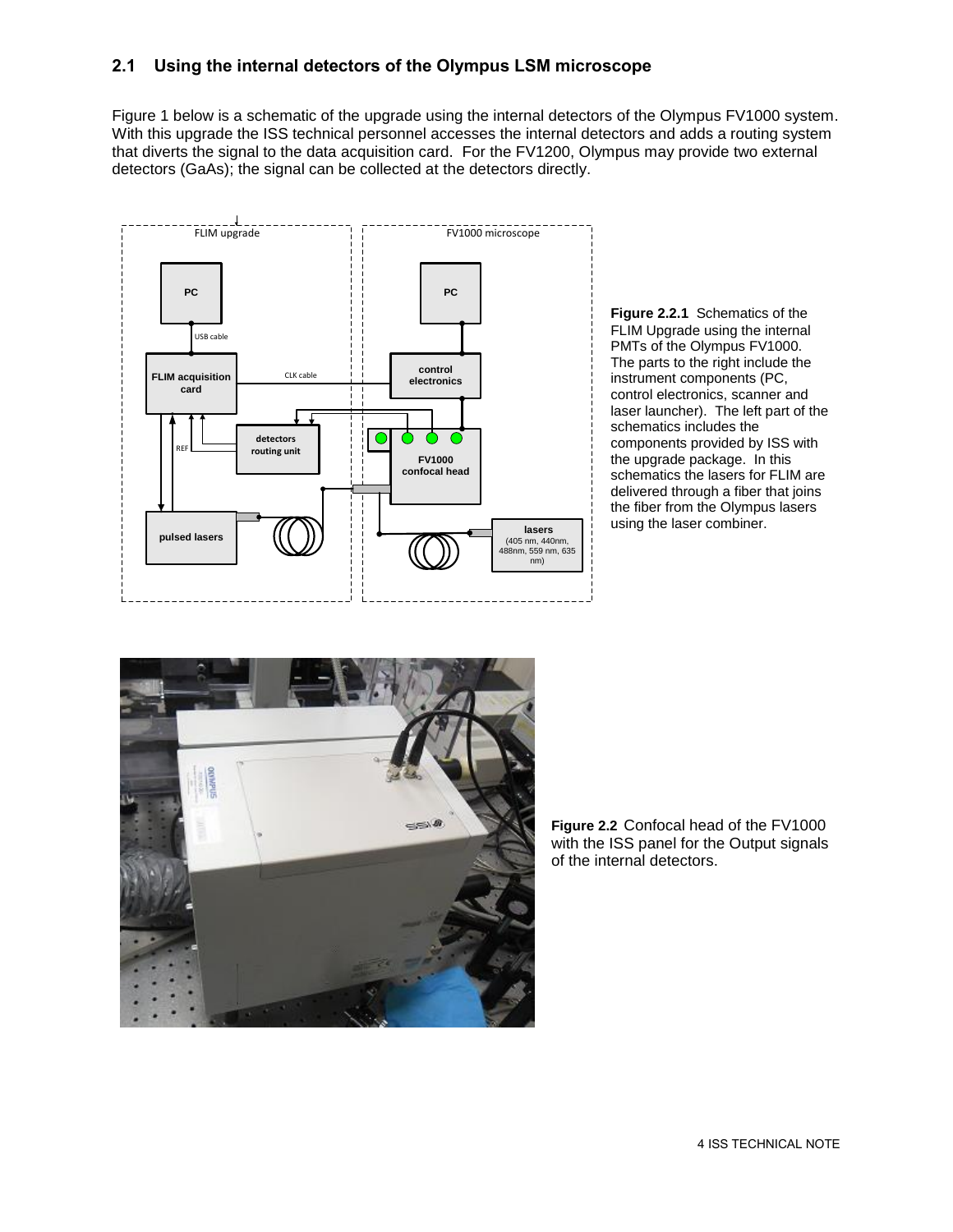#### **2.2 Collecting the fluorescence signal from the fiber port and diverting to the 2-detector unit by ISS**

The Figure below shows the upgrade package where the florescence light is collected by the fiber port of the confocal head.



**Figure 2.3** FLIM Upgrade using the fiber port on the confocal head of the Olympus FV1000. The parts to the right include the instrument components (PC, control electronics, scanner and laser launcher). The left part of the schematics includes the components provided by ISS with the upgrade package. In this schematics the lasers for FLIM are delivered through a fiber that joins the fiber from the Olympus lasers using the laser combiner.

#### **2.3 Adding two detectors (mini TDU) to the output port of the microscope**

A schematics of the two-detectors added to the confocal head of the Olympus is shown below. The twodetectors feature a dichroic filter and separate filters inserted manually by the user.



**Figure 2.4** FLIM Upgrade where the two detectors are connected to the confocal head of the Olympus

The parts to the right include the instrument components (PC, control electronics, scanner and laser launcher). The left part of the schematics includes the components provided by ISS with the upgrade package. In this schematics the lasers for FLIM are delivered through a fiber that joins the fiber from the Olympus lasers using the laser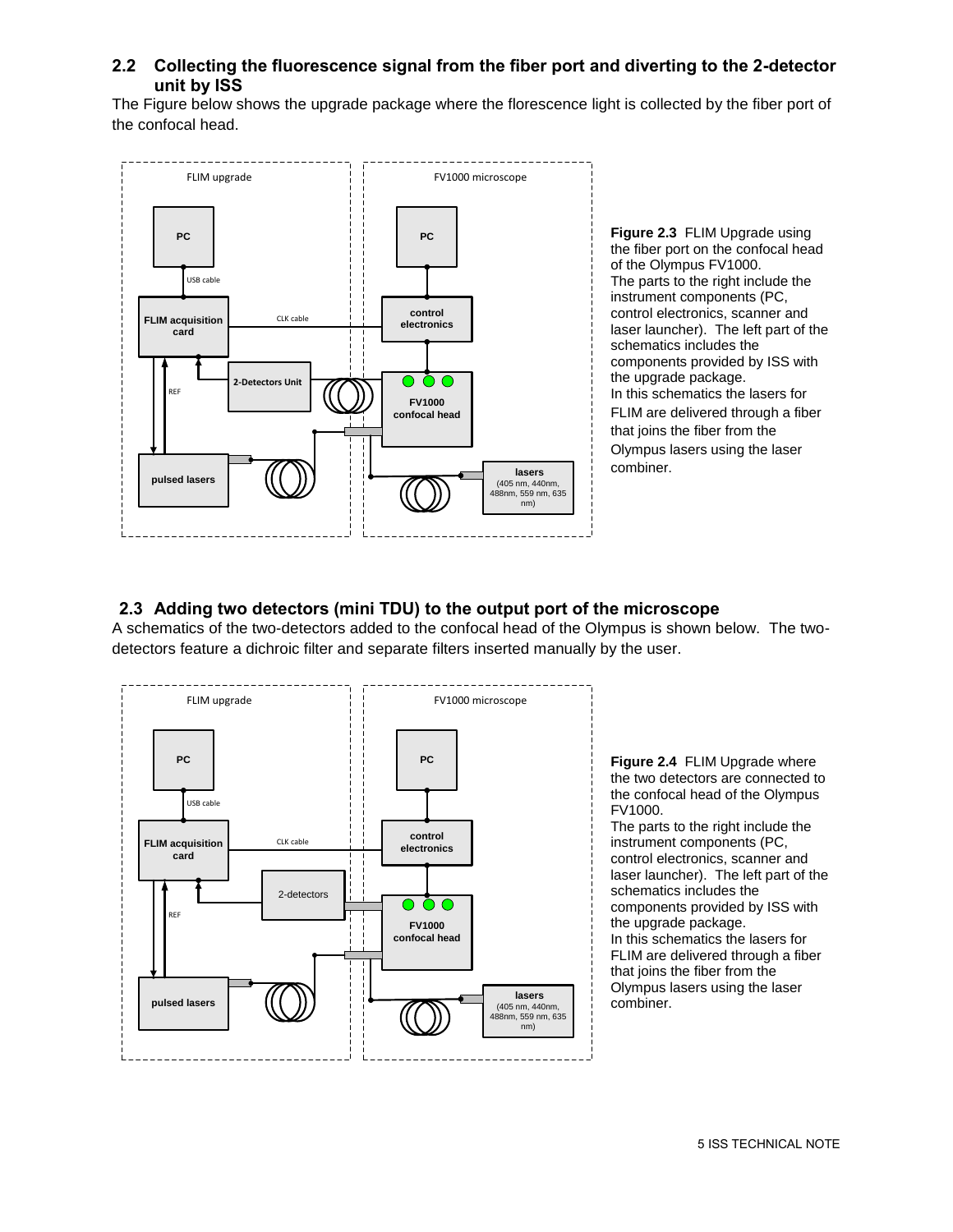

**Figure 2.5** The two GaAs detectors (upper deck with yellow housing) and ISS beam combiner (lower deck with white ISS sticker) are coupled directly on the confocal head of the FV1000.

## **3 FLIM in frequency-domain (FastFLIM) or in time-domain (TCSPC)**

FLIM acquisition is available from ISS in either modality:

- frequency domain (FastFLIM); or,
- time-domain (time correlated single photon counting, TCSPC)

The choice is left to the customer and, in fact, if required, both acquisition modalities can be implemented on the same instrument. FastFLIM is more immune the pile-up effect compare to the TCSPC as the dead time is much less and the duty cycle is higher; FastFLIM is suggested when measuring FRET in live cells or with bright isolated species.

|                                                              | FastFLIM              | <b>TCSPC</b>                                                                                        |
|--------------------------------------------------------------|-----------------------|-----------------------------------------------------------------------------------------------------|
| Number of input<br>channels                                  | 4 parallel channels   | 1 channel<br>Additional cards can be used in parallel;<br>or a router can be utilized for 4 channel |
| Dead time                                                    | $3.125$ ns            | $125$ ns                                                                                            |
| Max signal count                                             | 13,000,000 counts/sec | 1,000,000 counts/sec                                                                                |
| Min time bin                                                 | 20 <sub>ps</sub>      | 813 fs                                                                                              |
| Architecture                                                 | USB <sub>2</sub>      | PCI bus                                                                                             |
| <b>Table I.</b> Comparison of FastFLIM and TCSPC acquisition |                       |                                                                                                     |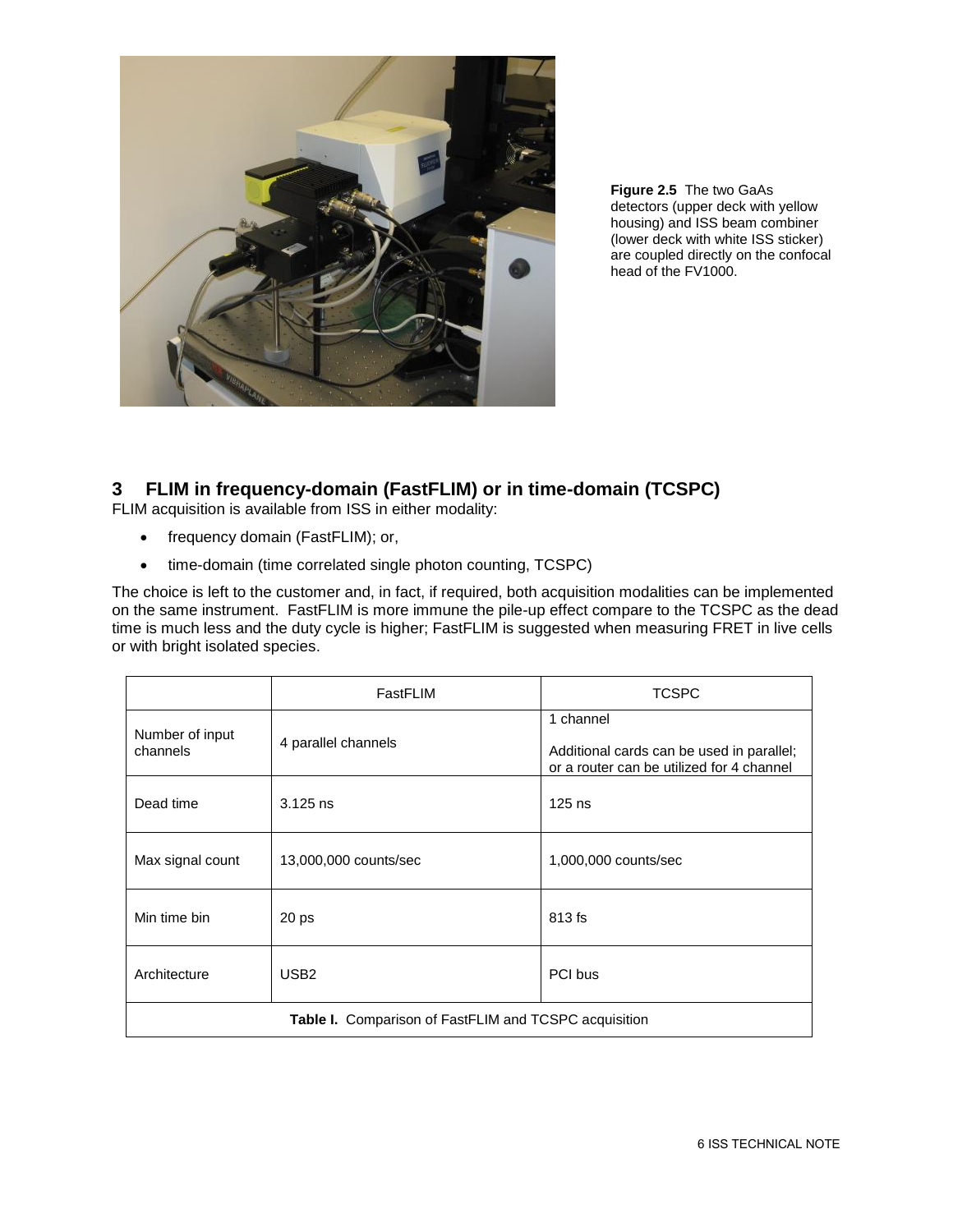## **4 The detectors**

The detectors utilized by ISS, made by Hamamatsu, are

- H7422P (GaAs)
- R10467 (hybrid)



**Figure 4.1** Dual-in line H7422P PMT; the unit includes a dichroic for the separation of the incoming beam and filters in front of each detector.

The sensitivity region of the detectors has to match the wavelength acquisition range of the measurements; contact ISS for recommendations and selection.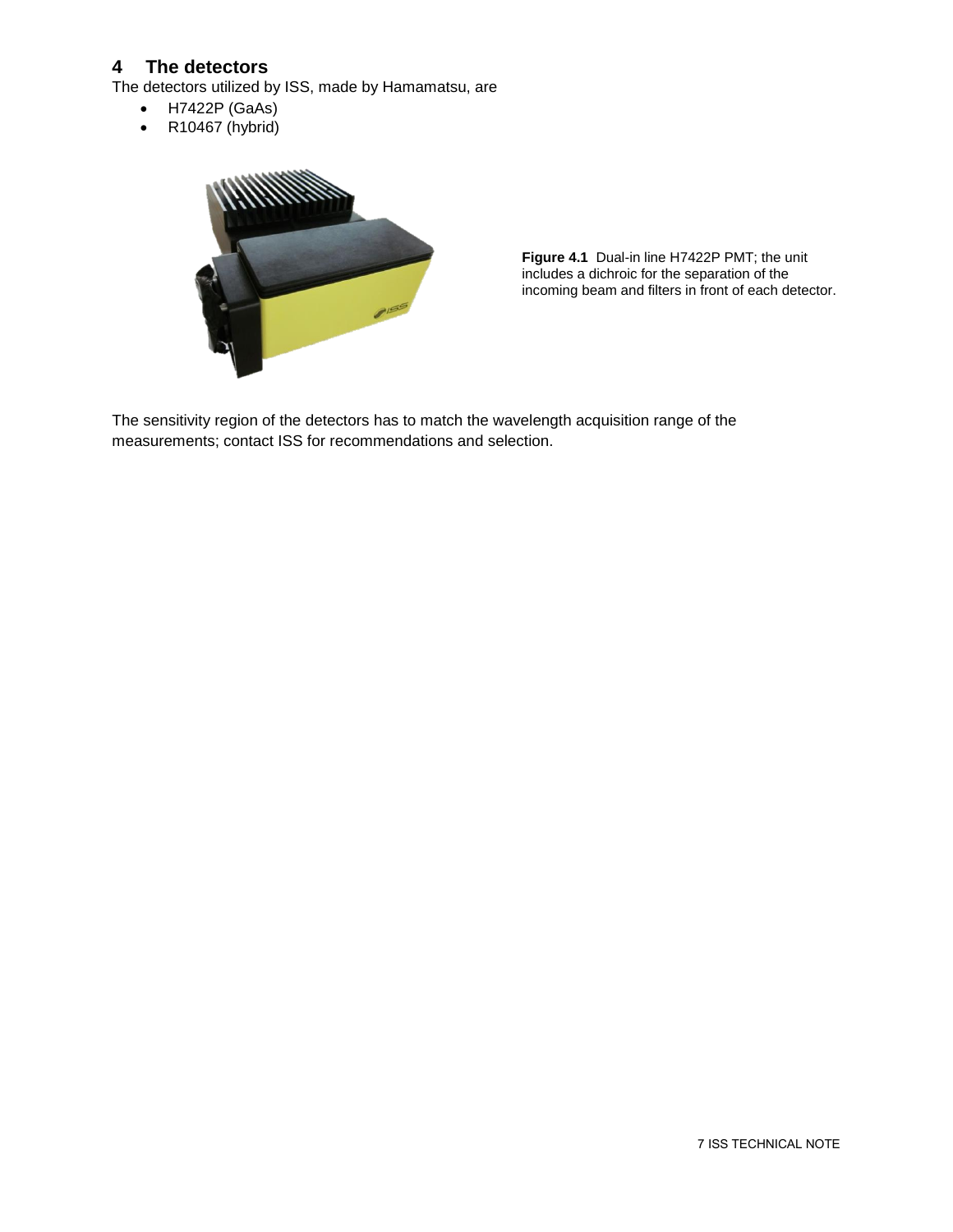## **5 The laser launcher**

In multiphoton system, ISS uses the laser originally installed with the instrument. For single photon excitation, ISS provides lasers for the FLIM/FFS upgrade. The wavelengths available are:

| Laser diodes      | 375, 405, 440, 473, 488, 514, 530, 635 nm |
|-------------------|-------------------------------------------|
| <b>DSSP</b> laser | 561, 588, 598 nm                          |

ISS laser launchers can accommodate 3-, 4- and 6-lasers. The laser launcher can accommodate lasers made by ISS, B&H, and Coherent.

The laser launcher is controlled through the USB port of the computer by the ISS VistaVision software. Each laser beam can be ON/OFF; also the intensity can be controlled independently. The lasers beams are superimposed in the unit and delivered to the laser combiner by using a single-mode fiber.



**Figure 5.1** Three-laser launcher. The unit can mount different lasers; the beams are superimposed inside the unit and the light is delivered to the confocal head by the fiber optic cable.



**Figure 5.2** Four-laser launcher. The lasers are mounted inside the unit.

The lasers are housed in the laser launcher where the lasers beams are superimposed and focused into a single-mode fiber; the fiber delivers the beam into the laser combiner connected to the VIS port (the multiphoton port is not used). Lasers made by ISS, B&H and Coherent can be accommodated in the unit.

The laser combiner superimposes the beams coming from the ISS laser launcher and from the Olympus laser launcher with a polarizer to minimize the coupling loss. The ISS beam combiner can accept OZ optics, QI-Optics, and Olympus fiber couplers.